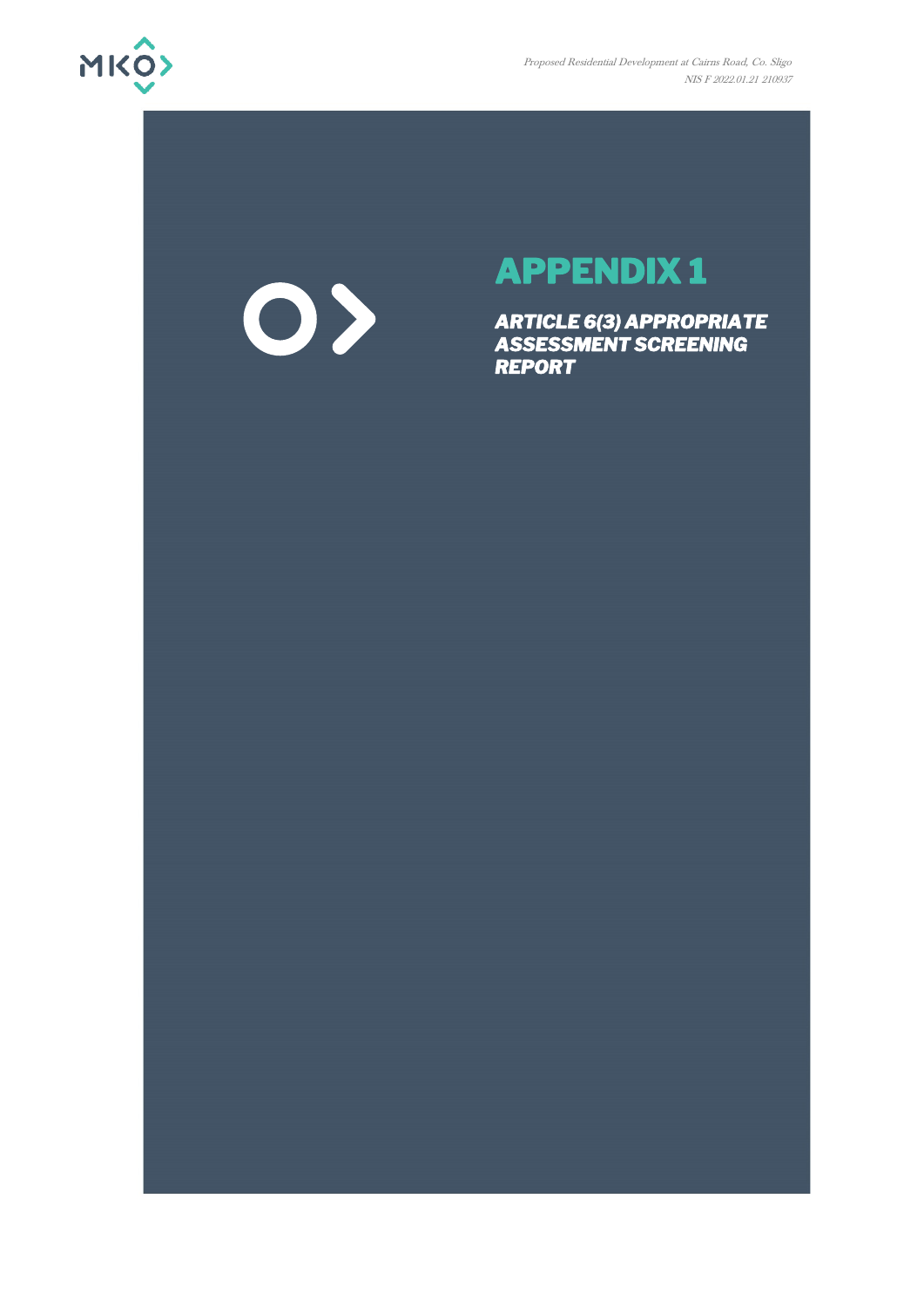

### **Article 6 (3) Appropriate Assessment Screening Report**

Proposed Residential Development at Cairns Road, Co. Sligo



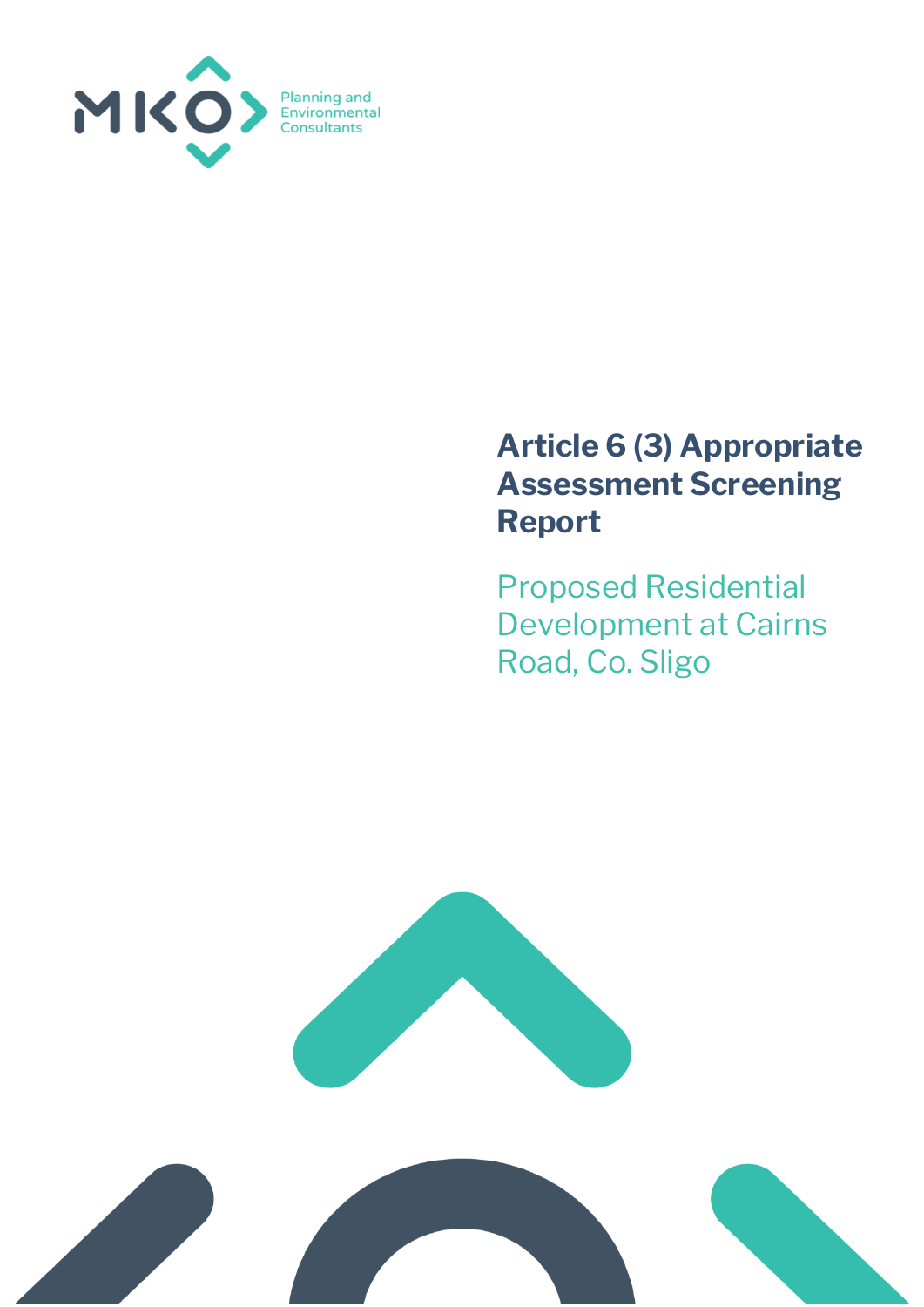

| $\mathbf{O}$ | <b>DOCUMENT DETAILS</b>    |                                                                               |
|--------------|----------------------------|-------------------------------------------------------------------------------|
|              | Client:                    | <b>Novot Holdings Ltd.</b>                                                    |
|              | Project title:             | <b>Proposed Residential Development at Cairns</b><br>Road, Co. Sligo          |
|              | Project Number:            | 210937                                                                        |
|              | <b>Document Title:</b>     | <b>Appropriate Assessment Screening Report</b>                                |
|              | <b>Document File Name:</b> | AASR F - 2022.03.09-210937                                                    |
|              | Prepared By:               | <b>MKO</b><br><b>Tuam Road</b><br>Galway<br><b>Ireland</b><br><b>H91 VW84</b> |
|              |                            | MIKO > Planning and Consultants                                               |

| Rev | <b>Status</b> | Date       | Author(s) | Approved By |
|-----|---------------|------------|-----------|-------------|
|     | Draft         | 07/01/22   | RG        | PE          |
| 02  | Final         | 09/03/2022 | $RG + PE$ | JH          |